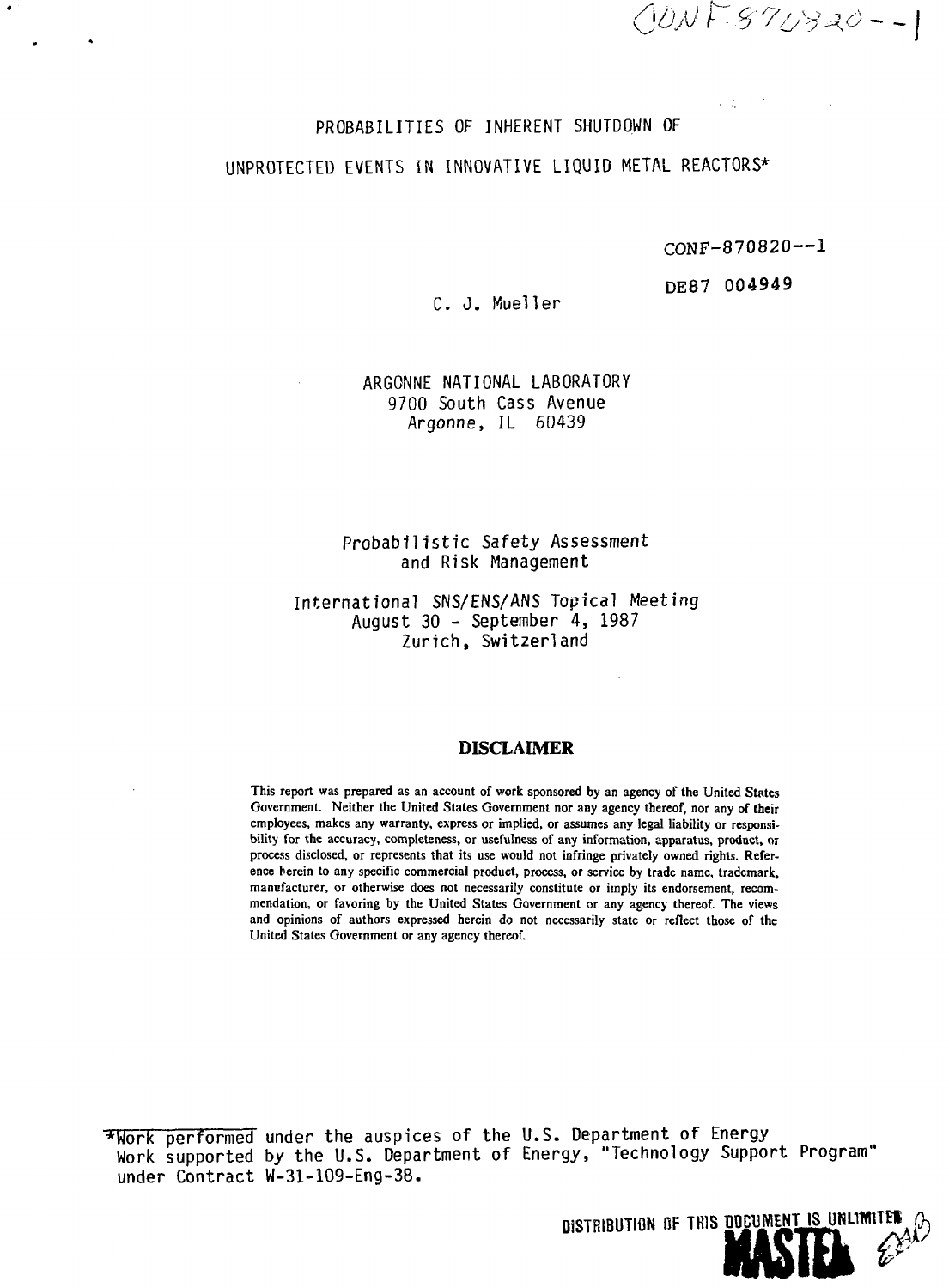### Probabilities of Inherent Shutdown of

### Unprotected Events in Innovative Liquid Metal Reactors

C. J. Mueller

Argonne National Laboratory 9700 South Cass Avenue Argonne, IL 60439

(312) 972-8164

The uncertainty in predicting the effectiveness of inherent shutdown (ISD) in innovative designs results from three broad contributing areas of (1) the inability to exactly predict the frequency of ATWS events with potential to challenge the safety systems and require ISD; (2) the approximation of representing all such ATWS events by a selected set of "generic scenarios"; and (3) the inability to exactly calculate the core response to the selected generic scenarios. The full report will discuss the work being done to address each of these contributing areas, identify the approaches being used at Argonne National Laboratory to reducing the key contributions to uncertainties in ISD, and present results, to date. In this summary, we will focus on the third item by illustrating the methodology and associated results of work used to establish probabilities of failure of inherent shutdown of innovative LMRs to the unprotected loss-of-flow (LOF) accident.

Nominal responses of the innovative metal core reactors to ATWS events are characterized by transient temperatures with large safety margins to short term boiling during coastdown (LOF), long term temperatures with large margins to fuel temperature regimes capable of leading to fuel-clad eutectic penetration and/or creep rupture (LOF, transient overpower (TOP)), and long term temperatures with large margins to creep of the reactor vessel or its<br>internals (loss of heat sink (LOHS)). The risk of irreversible core internals (loss of heat sink  $(LOHS)$ ). disruption or severe structural failures from these events fl,2] comes about as a result of anomalous behavior or unexpected design deviations such as

- accelerated flow coastdowns (LOF) due to pump lockup or, depending on design, flow extension failure
- hypothetical structural failures retarding radial core or axial control rod driveline (CRD) expansion feedback (all ATWS)
- multiple rod withdrawals (TOP) that through some combination of  $-$ structural, electrical, or design failures proceed at speeds and to levels beyond which are nominally limited by design
- hypothetical core distortion events that place the core in a more reactive configuration (catastropic events)
- the composite of core response effects, of which reactivity feedback  $\sim$   $\sim$ is dominant, failing to perform as expected and predicted (all ATWS)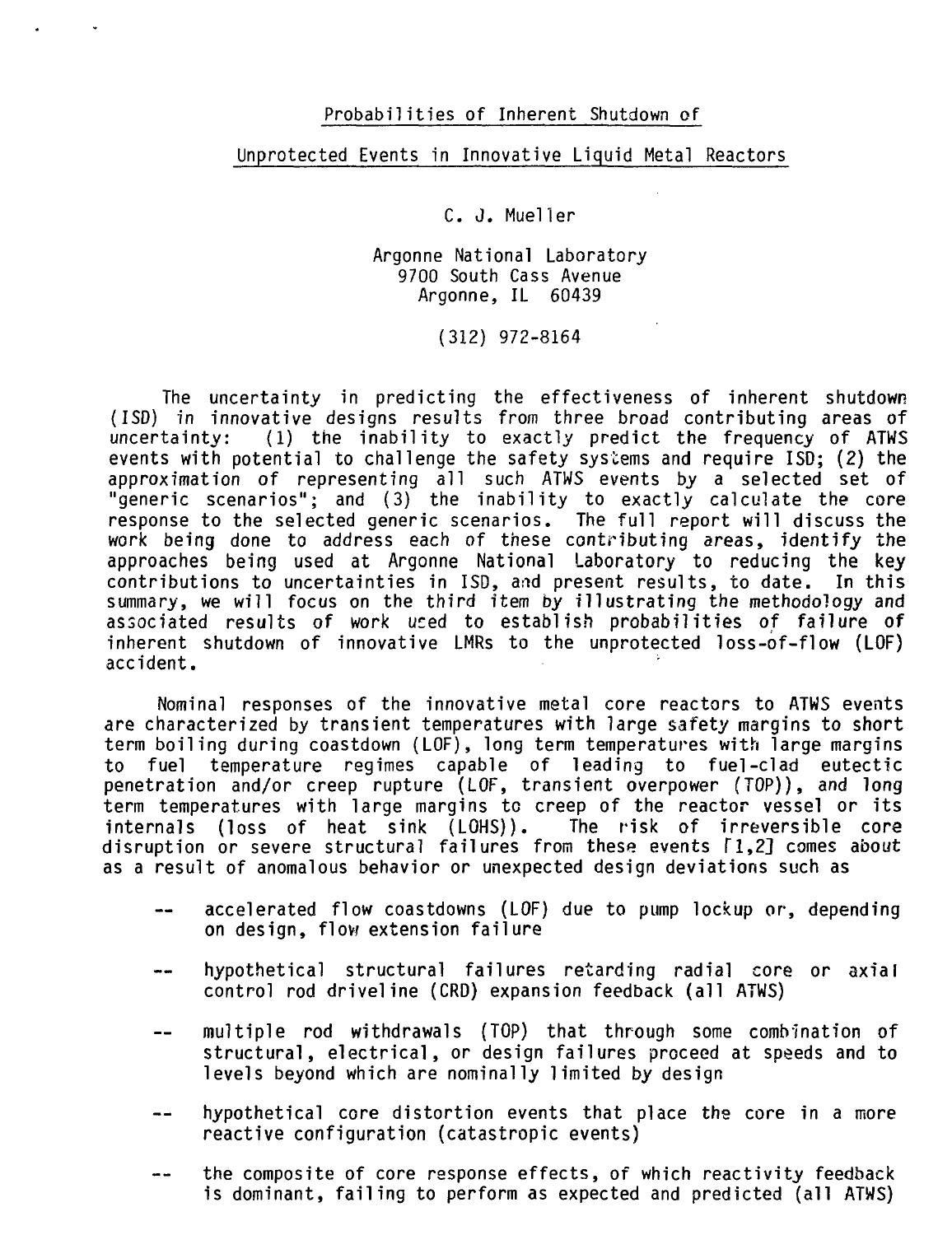For all but extremely improbable, massive seismic or similarly catastrophic initiators, the top four items can be addressed by careful design and should have slight importance to risk relative to the fifth. Accordingly, the three<br>generic scenarios, the unprotected LOF, TOP, and LOHS events, have generic scenarios, the unprotected LOF, TOP, and LOHS events, have traditionally been analyzed, both individually and in combination, to provide an envelope of calculations to cover all unprotected and ATMS sequences. Key parameters are then varied to explore the sensitivities of core temperature fields and concomitant safety margins for these reference cases.

Figure 1 illustrates the results of an LOF analysis [3] using the SASSYS code [4] which demonstrate several aspects of LMR innovative designs pertinent to the themes discussed herein: (1) The margin to boiling, one measure of the failure of inherent shutdown for an LOF, is several hundred degrees K.<br>(2) The dominant contributor to inherent shutdown is negative reactivity The dominant contributor to inherent shutdown is negative reactivity feedback from radial expansion of the core [5]; thus uncertainty in this feedback mechanism is particularly important to core response. (3) The other feedback mechanisms taken individually are relatively unimportant.

The overall uncertainty in core response predictions comes about as a<br>t of (1) uncertainties and limitations in ATWS modeling, as in result of (1) uncertainties and limitations in ATWS modeling, as in calculating the various reactivity feedback effects; (2) uncertainties in steady state characterizations of neutronic (e.g. rod worths and positions, nominal power ratings) and thermal-hydraulic (e.g. inlet and outlet temperatures, flow distributions) parameters; (3) variations due to manufacturing, installation, and operating tolerances; and (4) uncertainties in the conditions needed to result in core disruption or vessel failure, i.e. the "criteria" to signal the defeat of inherent shutdown. Sources of uncertainty (2) and (3) are often lumped together and referred to as "hot channel effects"[6,7]. The full paper will discuss current estimates and The full paper will discuss current estimates and their bases for all four sources.

All these uncertainties, as well as stochastic variations in actual operations, can be propagated through accident analysis codes using published response surface [8] or other approximating techniques to the uncertainty in core response to uncertainties in key phenomena. The results are used to produce probability distributions for maximum temperatures that have the potential for being reached in an ATWS event by fuel pins, flow channels, or key structural parts. The probability of failure of inherent shutdown is the fraction of this distribution of maximum temperatures that exceed safety limits keyed to the onset of core disruption or severe irreversible damage to the vessel or its internals.

Using SASSYS as the reference code, analyses [9] of a series of various designs have provided probability distributions for core temperatures used to signal failure of inherent shutdown. One sigma  $(1\sigma)$  uncertainties of 25-50K in overall safety margin have been obtained, depending on particular design, type of transient, and choice of transient parameters (e.g. flow coastdown characteristic in an LOF). As a result, the probabilities of achieving temperatures capable of defeating inherent shutdown are generally predicted to range from ~1% to negligible for current designs.

 $\overline{c}$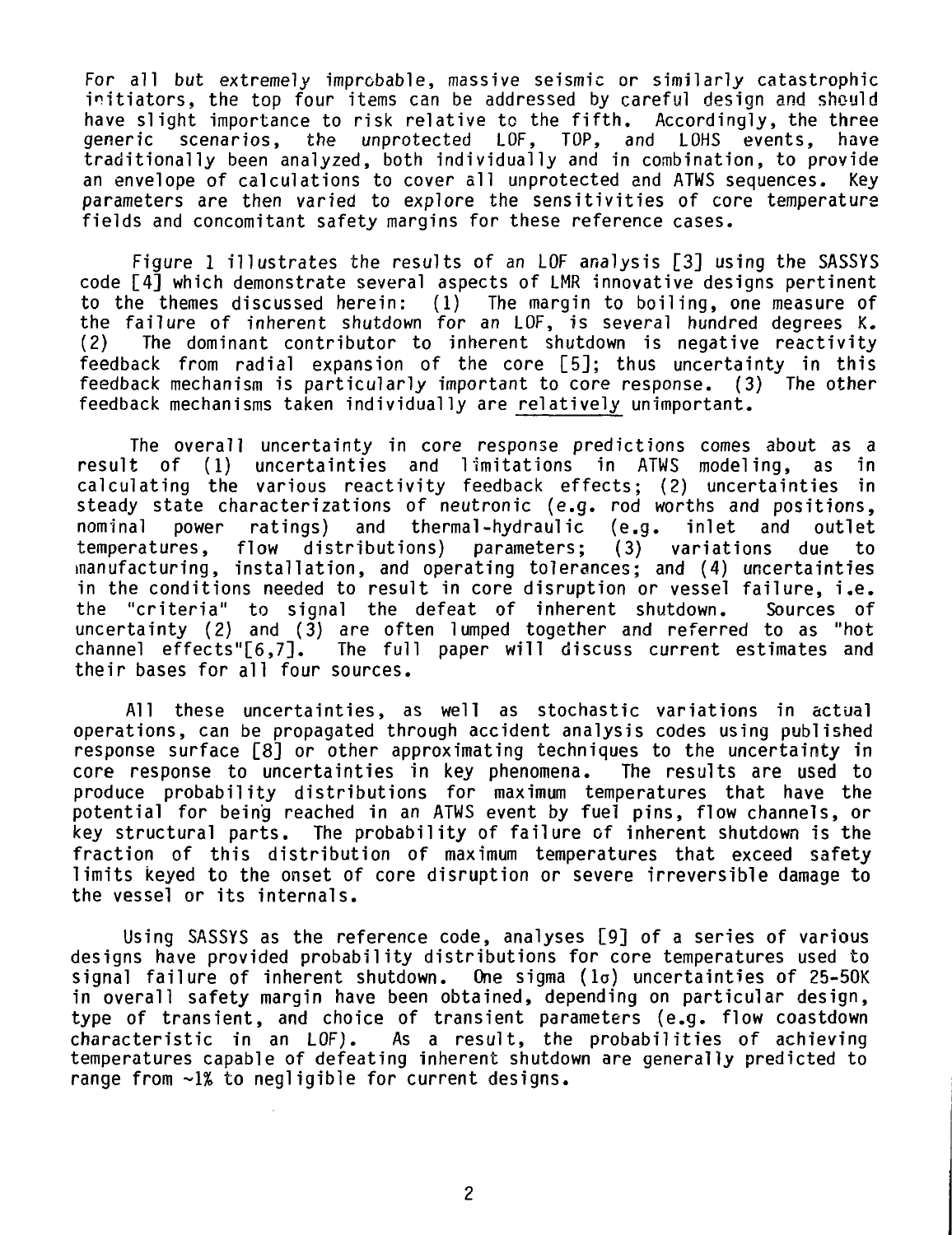#### References

- 1. C. J. Mueller et al, Unpublished Information, January 1986.
- 2. C. J. Mueller et al, Unpublished Information, January 1986.
- 3. D. P. Weber et al, Argonne National Laboratory, personal communication, May 1986.
- 4. L. W. Deitrich and D. P. Weber, "A Review of U.S. Models and Codes for Analysis of Whole-core Transients and Accidents in Fast Reactors", International Conference on the Science and Technology of Fast Reactor Safety, May 12-16, 1986.
- 5. C. J. Mueller, "Impacts of Reactivity Feedback Uncertainties on Inherent Shutdown in Innovative Designs", Trans. Am. Nucl. Soc., 51, 1986.
- 6. Y. S. Tang, R. D. Coffield, Jr., R. A. Markley, "Thermal Analysis of Liquid Metal Fast Breeder Reactors,", American Nuclear Society Monograph, 1978.
- 7. M. C. Carelli and A. J. Friedland, "Hot Channel Factor for Rod Temperature", Nuclear Engineering and Design, 62, 1980.
- 8. J. K. Vaurio and C. J. Mueller, "Probabilistic Analysis of Liquid -Metal Fast Breeder Reactor Consequences with Response Surface Techniques", Nucl. Sci. Eng., 6S\_, 1978.
- 9. J. E. Cahalan, Argonne National Laboratory, personal communication, June 1986.